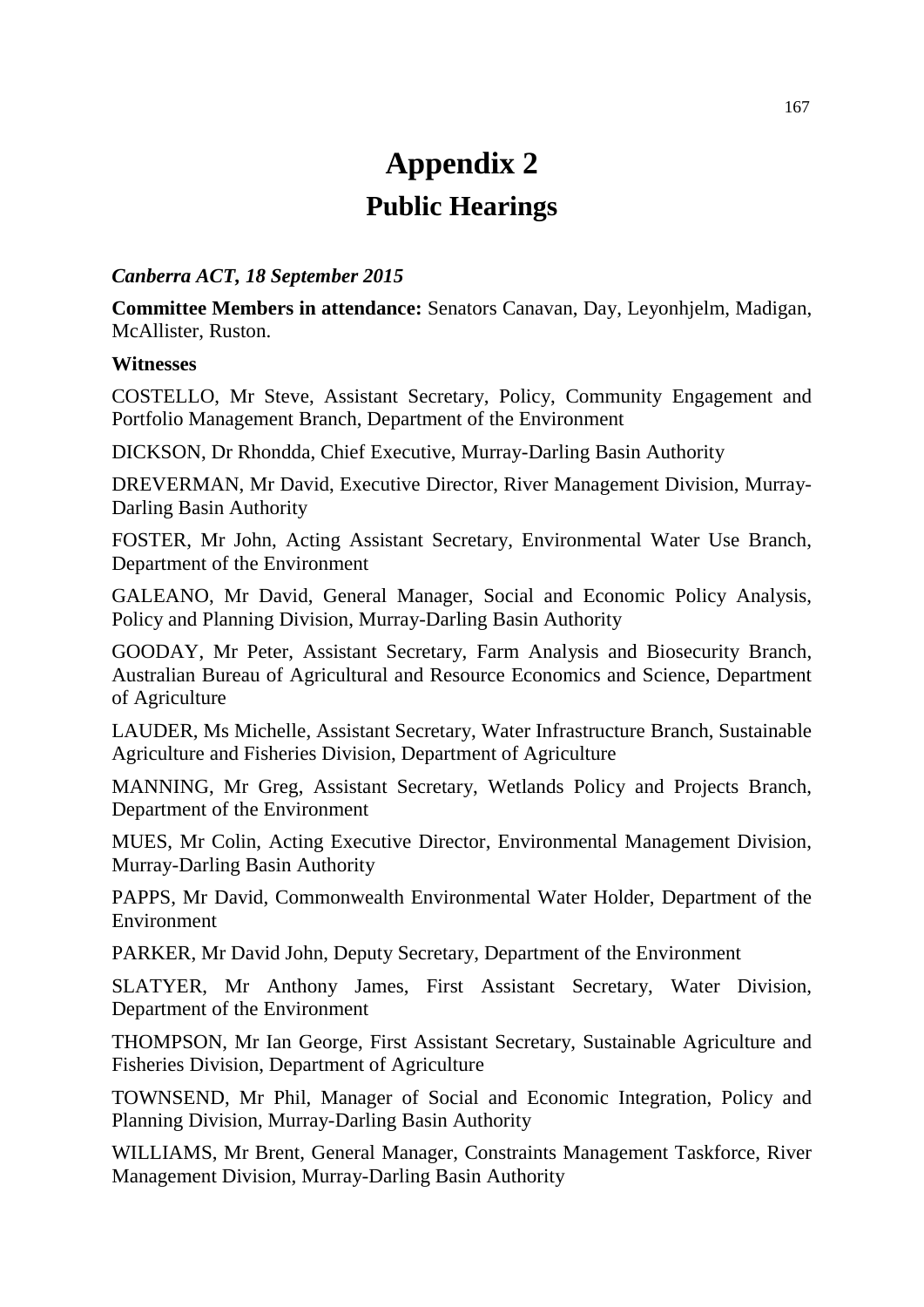#### *St George QLD, 29 September 2015*

**Committee Members in attendance:** Senators Canavan, Day, Leyonhjelm, Madigan. **Witnesses**

ANDERSON, Mr Mark, Owner, Dirranbandi Motor Inn

BROWN, Councillor Raymond Claude, Mayor, Western Downs Regional Council

BURNETT, Mr Stephen Victor, Private capacity

BURRELL, Mr Jonathan, Private capacity

CONNOLLY, Mr Bruce, Private capacity

CONNOLLY, Mrs Tanya, Private capacity

CROTHERS, Mr Donald, Secretary, Smartrivers

DESHON, Mr Frank, Chair, Smartrivers

FESSEY, Mr Edward, Chair, Lower Balonne Floodplain Association

GOUDIE, Mr Steve, Manager, Water Services, Department of Natural Resources and

HINRICHSEN, Mr Lyall, Acting Deputy Director-General, Policy and Program Support, Department of Natural Resources and Mines

McCOSKER, Mr Andrew Thomas, Employee, Dirran Ag Spares

McDOUGALL, Councillor Richard John, Goondiwindi Regional Council

MORRIS, Mr Errol, Private capacity

MURPHY, Mr Grant, Sole Proprietor, Grant Murphy Pty Ltd

MURRAY, Mr Michael Bernard, General Manager, Cotton Australia

NAPIER, Mr Timothy Robert, Executive Officer, Border Rivers Food & Fibre

NICOL, Mr Gregory, Private capacity

O'NEIL, Councillor Cameron, Maranoa Regional Council

O'TOOLE, Mrs Samantha, Owner/Operations Manager, Balonne Airwork Pty Ltd

PETERS, Mr Malcolm, Chair, Northern Basin Advisory Committee, Murray Darling Basin Authority

PRESCOTT, Mr Chad, Member, Smartrivers

QI, Mr Col, Sole Proprietor, Dirranbandi Foodstore

RITCHIE, Mr John, Acting Director, Murray-Darling Program, Department of Natural Resources and Mines

SCHULTZ, Mr Jason Carl, Service Manager, St George, SunWater Limited

STACEY, Mr Phillip Albert, Partner, Dirranbandi Bakery

STEPHENS, Mr Patrick John, Private capacity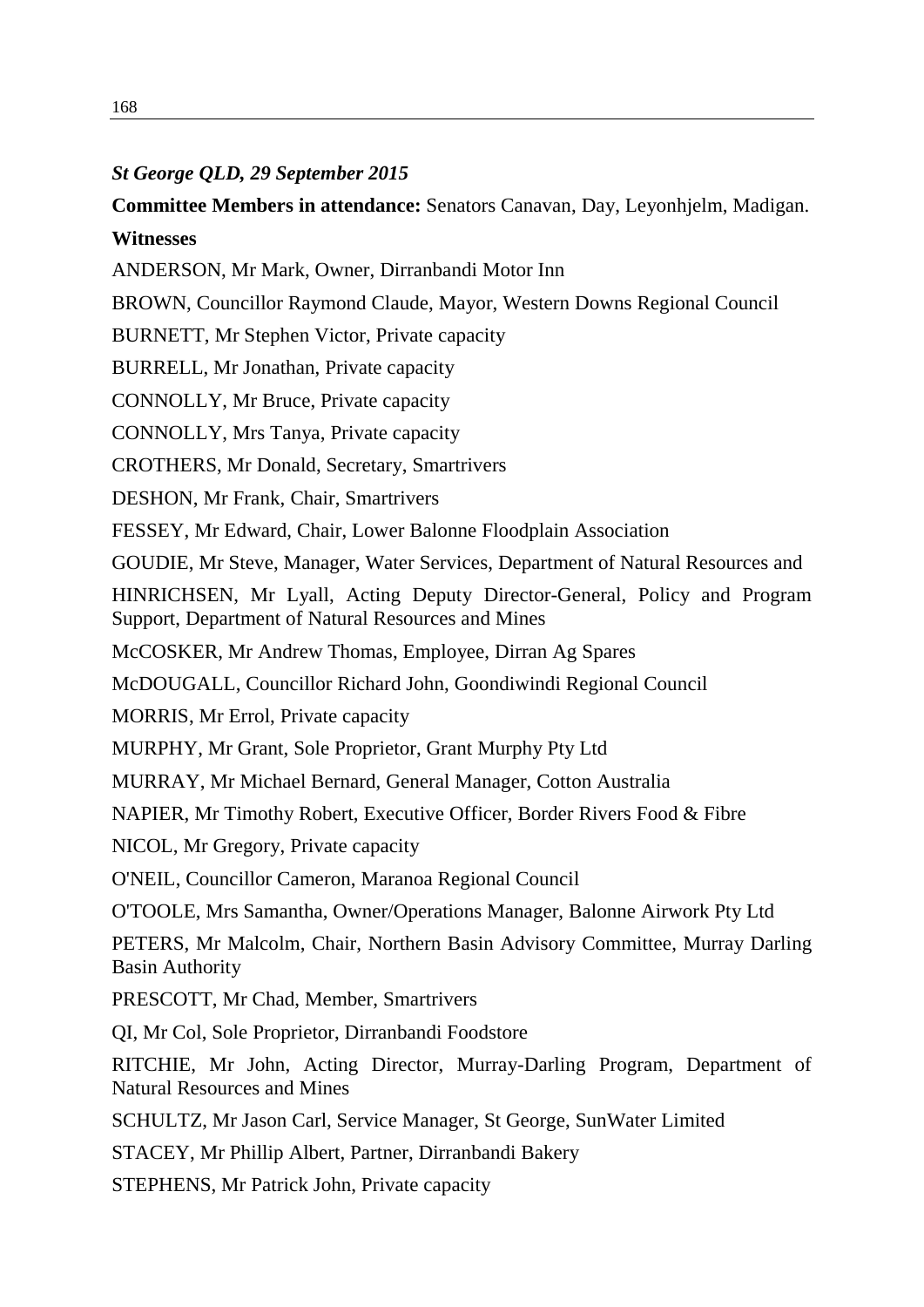STEWART, Councillor Donna Sheryl, Mayor, Balonne Shire Council SUTTOR, Mr Ben, Regional Manager, Queensland Cotton TODD, Mr Ian, Chairman, Smartrivers TRAVERS, Mr John, St George & District Chamber of Commerce TREWEEKE, Mr Rory, member, Lower Balonne Floodplain Association VAUGHAN, Mr Dave, Private capacity WATERS, Mr Ronald, trustee, Kamilaroi Land Trust WILSON, Mrs Karen Lynn, Owner/Manager, The Linen Cupboard

## *Broken Hill NSW, 26 October 2015*

**Committee Members in attendance:** Senators Day, Leyonhjelm, Madigan, McAllister, Williams.

## **Witnesses**

BROWNE, Councillor Marion, Broken Hill City Council

CLIFTON, Mr Darryn Lee, Founder, Broken Hill, Menindee Lakes: WE WANT ACTION Facebook Group

DINEEN, Mr Thomas Stanley (Stan), Private capacity

GALLAGHER, Councillor David William, APM, Deputy Mayor, Broken Hill City Council

O'HALLORAN, Councillor Stephen, Balranald Shire Council

PAGE, Mrs Karen Lynne, President, Menindee Regional Tourist Association Inc.

RAWLINS, Mr Christopher John, Private capacity

## *Griffith NSW, 27 October 2015*

**Committee Members in attendance:** Senators Day, Leyonhjelm, Madigan, McAllister, Williams.

## **Witnesses**

BULLER, Mrs Debbie, President, Murrumbidgee Valley Food and Fibre Association

DAL BROI, Councillor John, Mayor, Griffith City Council

DAL BROI, Mr Joseph, Private capacity

DALTON, Mrs Helen Jennifer, President, New South Wales Farmers Griffith District Council and Branch

DAVEY, Ms Perin, Policy, Communications and Compliance Manager, Murray Irrigation Ltd

De BORTOLI, Mr Darren, Managing Director, De Bortoli Wines Pty Ltd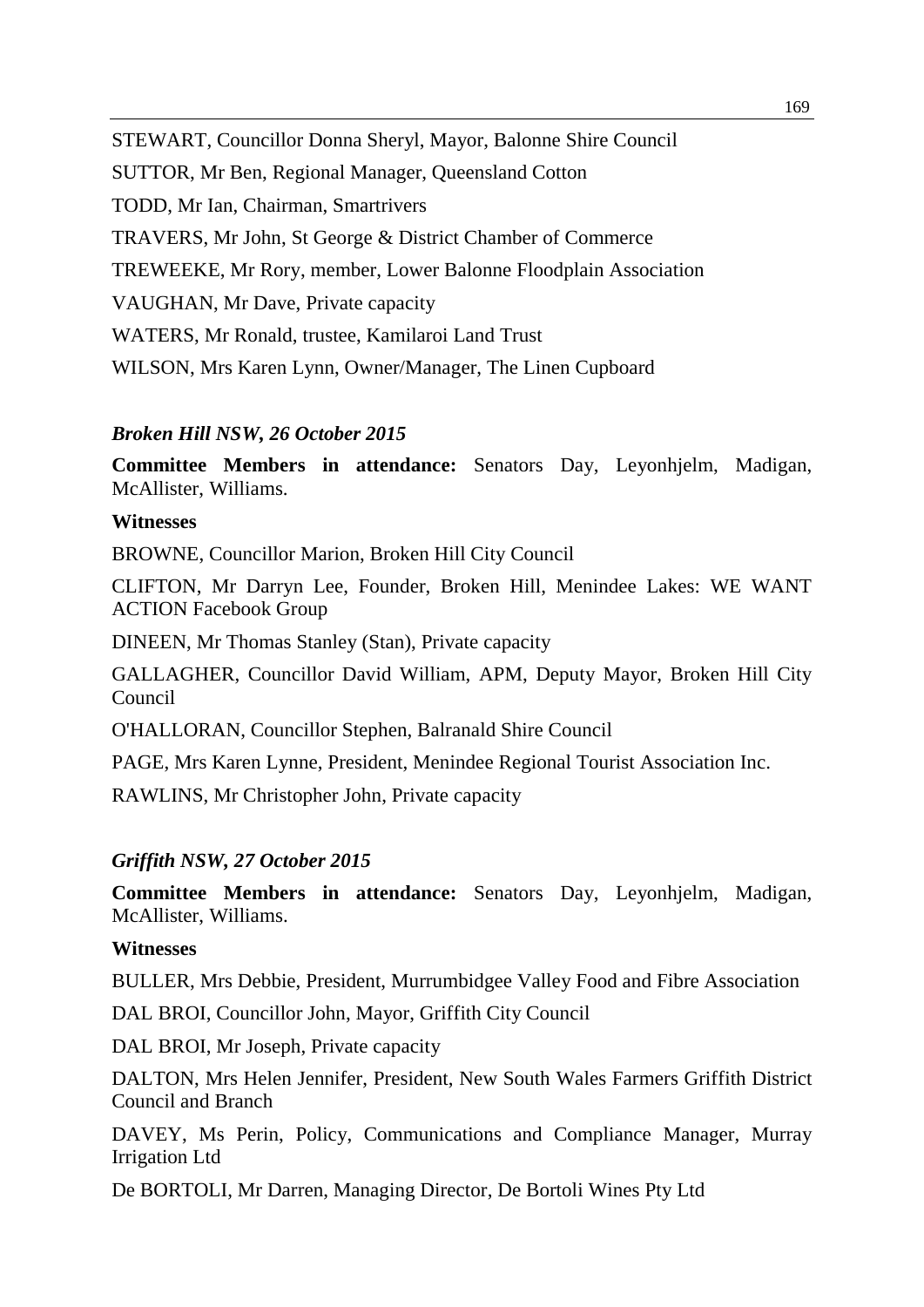#### 170

DUNCAN, Mr David, Consultant, Macquarie River Food & Fibre

EGAN, Mr Michael John, Chairman, Macquarie River Food & Fibre

HALL, Councillor Mark, Councillor, E Ward, Lachlan Shire Council

HOGAN, Councillor Terence Noel (Terry), Chairman, Riverina and Murray Regional Organisation of Councils

HOGENDYK, Mr Chris John, Chair, Macquarie Marshes Environmental Trust

HOWARD, Associate Professor Jonathon Leigh, NPA Board Representative, Inland Rivers Network

HUTCHINSON, Mrs Karen, Customer Service Manager, Murrumbidgee Irrigation **Limited** 

JOHNSTON, Mr Phil, Manager, Tourism and Development, Bourke Shire Council

KIRKUP, Mrs Gillian, Chairman, Murrumbidgee Irrigation Limited

LAIRD, Councillor Peter Archibald, Mayor, Carrathool Shire Council

LEWIS, Councillor Andrew, Mayor, Bourke Shire Council

MAYTOM, Councillor Paul, Mayor, Leeton Shire Council

McKENZIE, Mr Mark de lacy, Chief Executive, New South Wales Irrigators' Council

PIEROTTI, Mr Paul, President, Griffith Business Chamber

PIKE, Mr Ronald Keith, Private capacity

RENEHAN, Mr Michael, Chief Executive Officer, Murray Irrigation Ltd

RITCHIE, Mr Mark William, Executive Officer, Regional Development Australia, Riverina

SIMPSON, Mr Bruce, Chairman, Murray Irrigation Ltd

STOTT, Mr Richard Joseph, Chairman, New South Wales Irrigators' Council

STUBBS, Mr Raymond Oscar, Executive Officer, Riverina and Murray Regional Organisation of Councils

WASS, Mr Anthony Edward, Committee Person, Macquarie Marshes Environmental Trust

WIELINGA, Mr Ashley Peter, General Manager, Warren Shire Council

# *Echuca VIC, 5 November 2015*

**Committee Members in attendance:** Senators Day, Leyonhjelm, Madigan, Marshall, McKenzie.

# **Witnesses**

BARLOW, Mr Luke, Chairman, Moira Private Irrigation District

BRADBURY, Ms Emma Ruth, Chief Executive Officer, Murray Darling Association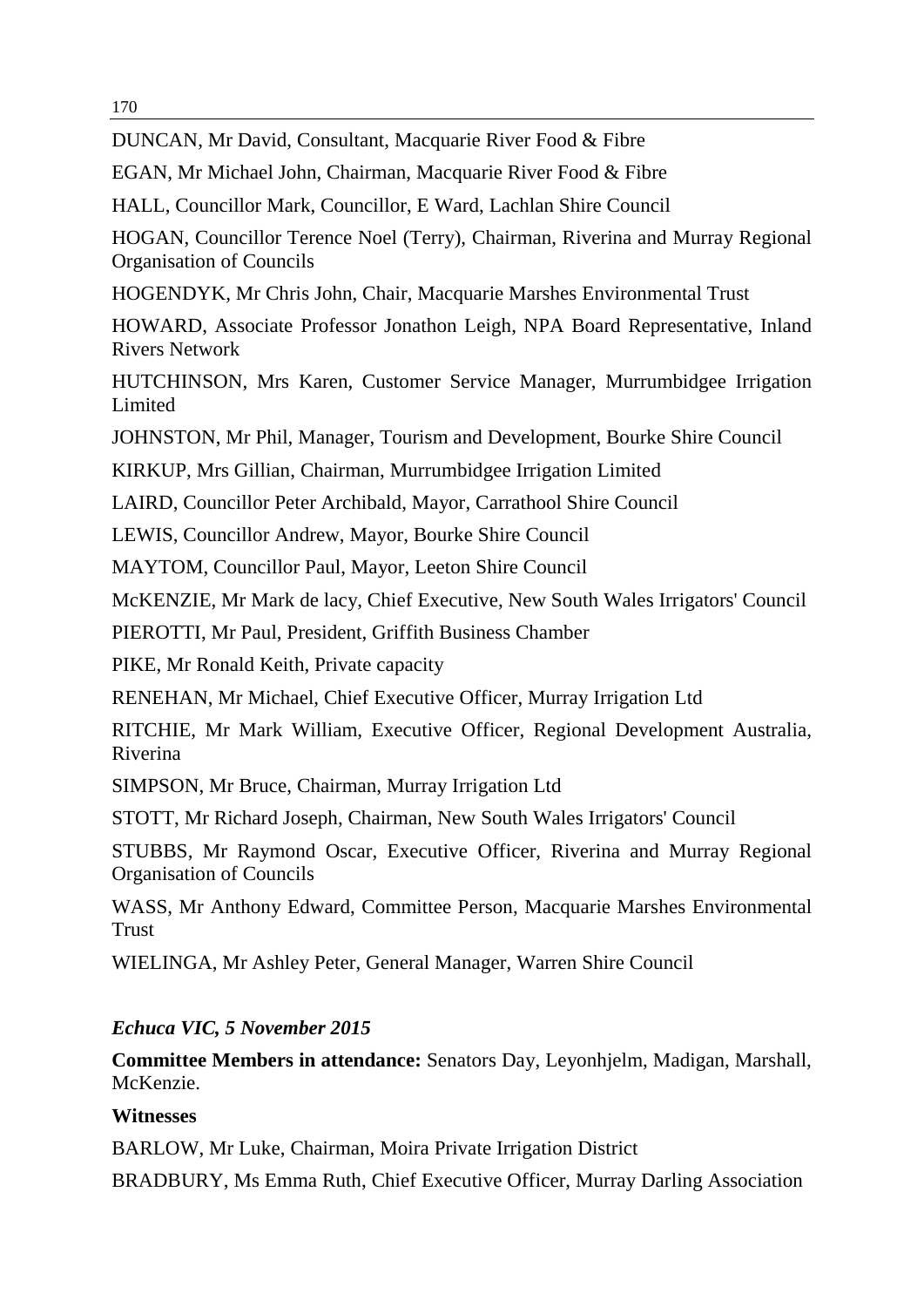BRADFORD, Mr John, Delegate, Southern Riverina Irrigators

BRADY, Mr John, CEO, Kagome Australia

BURGE, Ms Louise, private capacity

CONDELY, Mr Norman James, Representative, Lake Meran Diversion Licence Holders Group

DUNCAN, Mr Guy, Private capacity

EAGLE, Mr Neil James, Private capacity

KNIGHT, Mr Alister Edward, Farmer/Managing Farmer, Nyton Park Agriculture

KNIGHT, Mr Alister Edward, Private capacity

LOLICATO, Mr John, Chairman, Murray Valley Private Diverters

MAY, Mr David Greig, Chairman, Wakool Landholders Association

OBERIN, Mr Donald, Private capacity

PATTISON, Mr Kenneth William (Ken), Private capacity

PEEL, Mrs Raelene Marie, Secretary, Kerang Lakes Land and Water Action Group

PIKE, Mr John Robert, Chairperson, Lake Meran Diversion Licence Holders Group

SCHULTZ, Mr Lindsay Gordon, Private capacity

SIMMS, Mr Stuart Frank, Chair, Kerang Lakes Land and Water Action Group

SNELSON, Mr Stephen Douglas, Chairman, Koyuga South Irrigators Group

TERBLANCHE, Mr Jack, Director of Community Development, Hay Shire Council

TOLL, Mr Gregory Lloyd, National President, Murray Darling Association

WALSH, The Hon. Peter, MLA, Member for Murray Plains, Victoria

WHYKES-TASKER, Ms Meredith, Owner/Director, Taskers Garage

WILSON, Councillor Leigh, Mayor, Campaspe Shire Council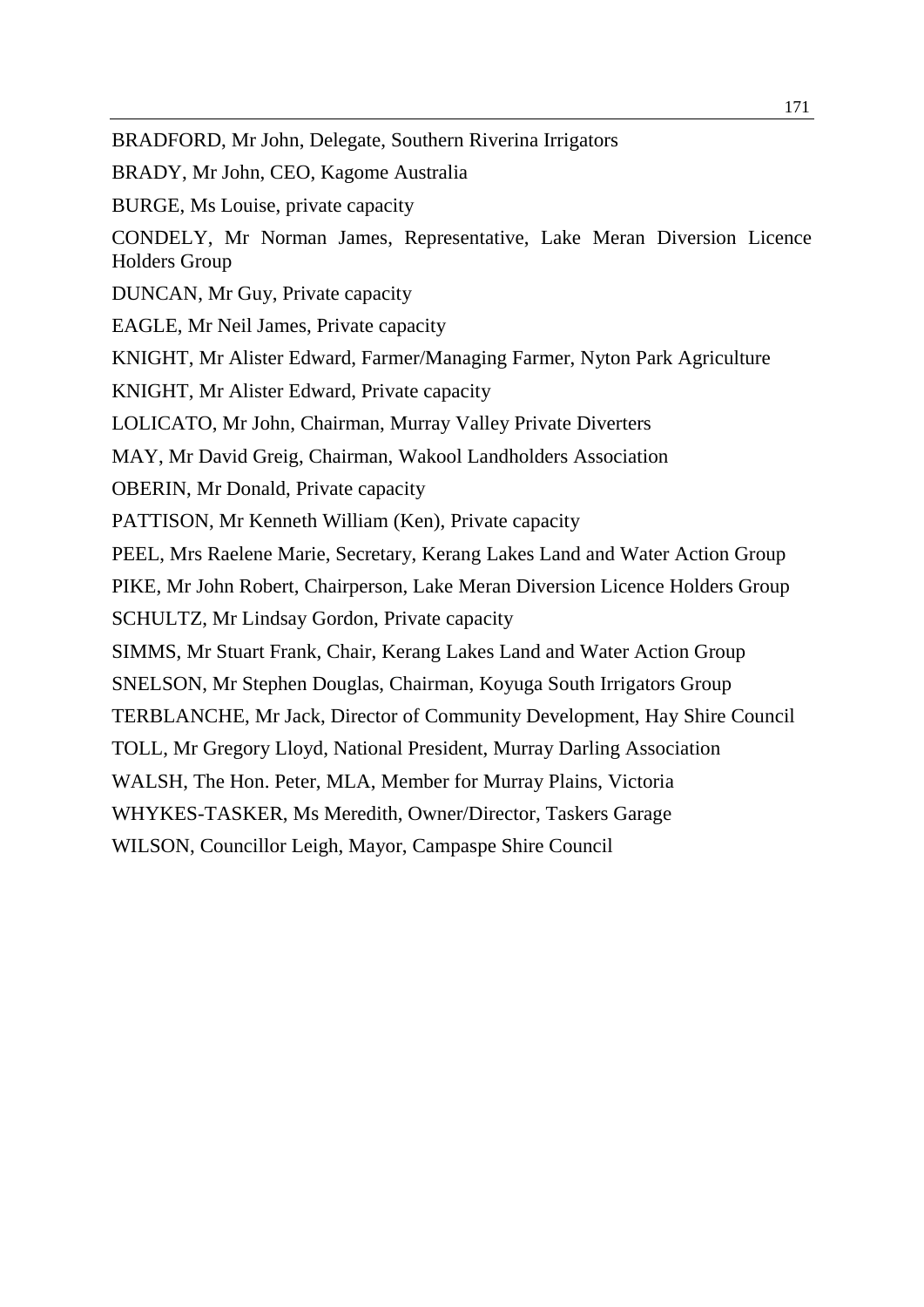## *Shepparton VIC, 6 November 2015*

**Committee Members in attendance:** Senators Day, Leyonhjelm, Madigan, McAllister, McKenzie.

## **Witnesses**

ANDERSON, Mr Richard, Chair, Water Council, Victorian Farmers Federation

BEER, Mrs Jan, Upper Goulburn River Catchment Association

BLACKMORE, Mr David, Private capacity

BROWN, Mr Stuart Arthur, Milk Supply Manager, Tatura Milk Industries

CANNY, Mr John James, Private capacity

COURT, Mr Terry, Goulburn Valley Environment Group

COUSTON, Mrs Alison Maree, Private capacity

DALMAU, Mr Mike, Private capacity

DANIELI, Mr Robert, Private capacity

DANIELI, Mrs Marilyn Dianne, Private capacity

EVANS, Mr David, Chair, Upper Catchment Water Committee

HARRISON, Mr Chris, Private capacity

HARRISS-BUCHAN, Dr Arlene, Healthy Rivers Campaigner,

Australian Conservation Foundation

HOEY, Mr Daryl, National Councillor, Chair, Natural Resources Policy Committee,

Australian Dairy Industry Council

INGLEBY, Mr Paul, Director, Australian Consolidated Milk, Director, Pactum Dairy Group

LE FEUVRE, Ms Juliet, Healthy Rivers Campaign Manager, Environment Victoria

MEGGITT, Mr Edward John, Director, Goulburn River Trout Pty Ltd

MILLER, Ms Claire, Manager, Policy Strategy, Dairy Australia, Australian Dairy Industry Council

NORTHAUSEN, Mr Wade, President, West Goulburn Branch, United Dairyfarmers of Victoria,

Victorian Farmers Federation

ODGERS, Mr Jeff, Director, Bega Cheese

PATTISON, Mr Ken, Private capacity

PETTIGREW, Mr John Maurice, Water Spokesman, Environmental Farmers Network

RIDD, Mr Lesley John, Private capacity

RIDD, Mr Rodney James, Private capacity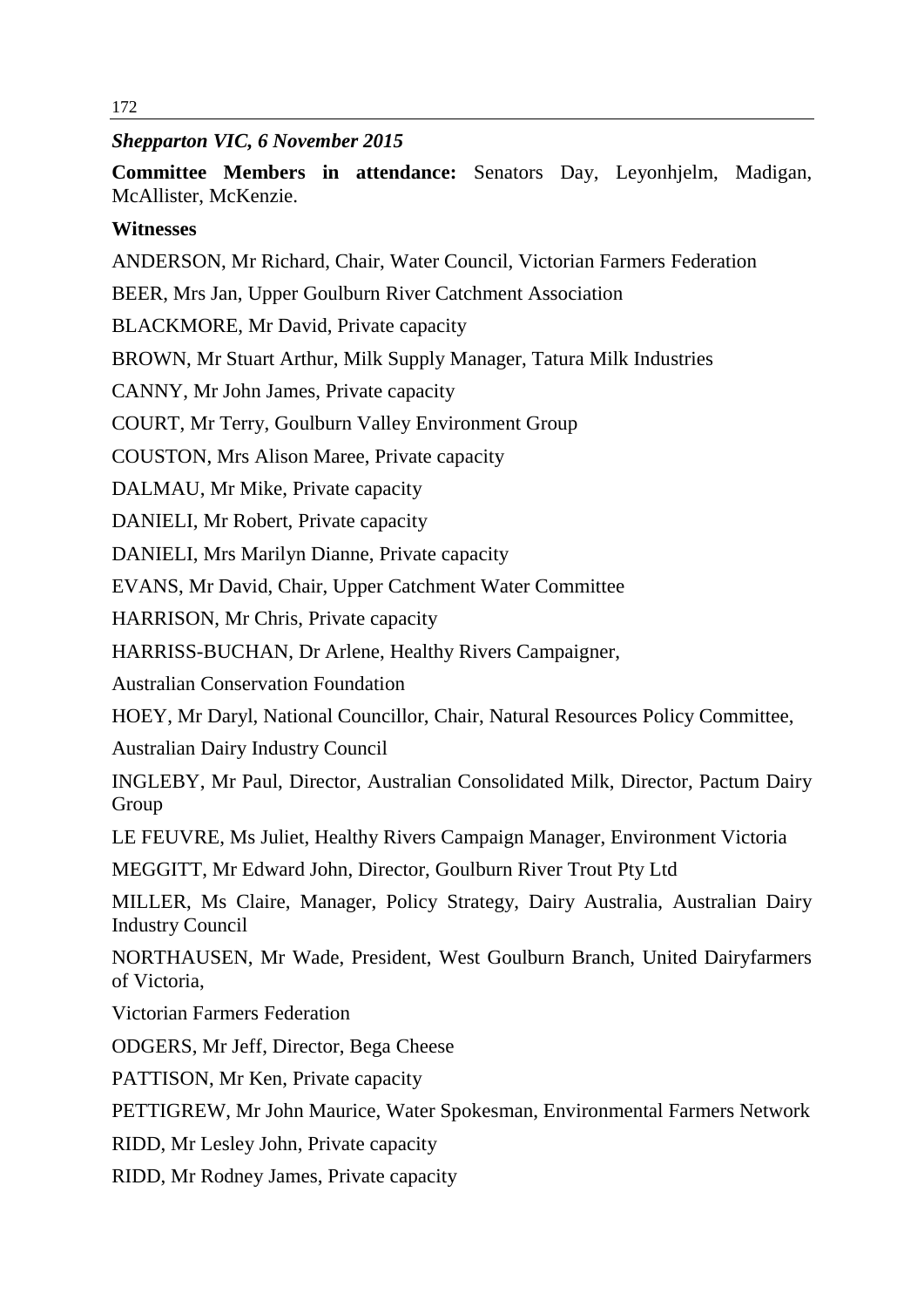RUSSELL, Mrs Jillienne Mary (Jill), Private capacity

SINCLAIR, Mr John Richard Hilliard, Private capacity

STONE, the Hon. Dr Sharman Nancy, Member for Murray, Commonwealth Parliament

WALSH, Mr John, Councillor, Murrindindi Shire Council

WILLIAMSON, Mr Andrew, Private capacity

WILLIAMSON, Mrs Karen, Private capacity

YOUNG, Mrs Julie, Private capacity

# *Goolwa SA, 8 December 2015*

**Committee Members in attendance:** Senators Canavan, Day, Edwards, Leyonhjelm, Madigan, Simms, Urquhart, Xenophon.

# **Witnesses**

BAGLEY, Mr Chris, Private capacity

CHAPMAN, Mr Thomas Lincoln, Director, The Marina Hindmarsh Island

CLARK, Mr John Russell, Committee Member, Southern Alexandrina Business Association Inc.

DODD, Mr Samuel Michael, Chairman, Meningie and Narrung Lakes Irrigators Association

FEATHERSTON, Councillor Barry, Private capacity

FISCHER, Mrs Lesley, Private capacity

GAMBLING, Ms Margaret, Private capacity

GELL, Professor Peter Andrew, Professorial Research Fellow, Federation University Australia

GRENFELL, Mr Simon, General Manager, Engineering and Environment, Alexandrina Council

GRUNDY, Mr Colin Jack, Director, Mundoo Pastoral Company Pty Limited

HARDEN, Mr Trevor John, Private capacity

HARTNETT, Ms Anne, Chairman, River Lakes and Coorong Action Group, and Chairman, Point Sturt and Districts Landcare Group Inc.

HARVEY, Mr Paul, Member, River Murray, Lower Lakes and Coorong Tourism, Boating and Environmental Group

HENSHALL, Mr Bill, Private capacity

HERA-SINGH, Mr Garry, Chairman, Southern Fishermen's Association

JAENSCH, Councillor Neville, Mayor, Coorong District Council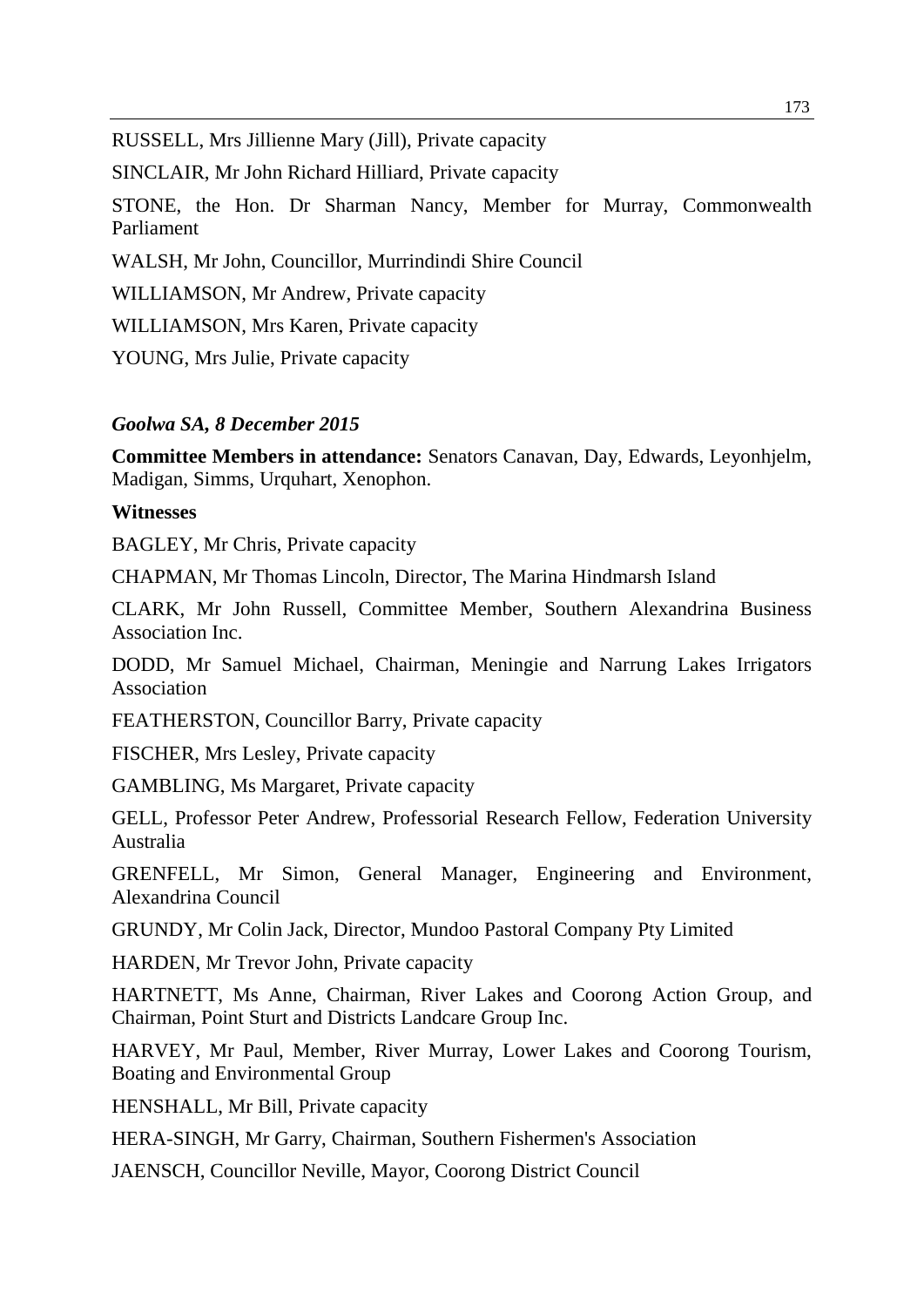JURY, Mr Kenneth James, Private capacity

KOOLMATRIE, Mr Mark, Private capacity

LEESE, Mrs Lorraine, Private capacity

LYONS, Mr Kenneth Gordon, Chief Executive Officer, South Australian Dairyfarmers' Association Inc.

MacDONALD, Mr Neil, Executive Officer, Southern Fishermen's Association

MANN, Ms Shen, Environmental Strategy Officer, Alexandrina Council

MAROHASY, Dr Jennifer Joyce, Spokesperson, Myth and the Murray

MARTIN, Mrs Caren, Chairperson, South Australian Murray Irrigators

McDONALD, Mr Daryl, Private capacity

PARKES, Councillor Keith, Mayor, Alexandrina Council

PATERSON, Mr Bill, Chairman, Community Advisory Panel for the Coorong, Lower Lakes and Murray Mouth

PEDERICK, Mr Adrian Stephen, Private capacity

PYLE, Mr Graeme, Private capacity

REEDY, Mr Richard, Private capacity

REX, Miss Suzanne, Private capacity

RIGNEY, Mr Grant, Board Secretary, Ngarrindjeri Regional Authority

ROWAN, Mr Ian, Private capacity

SCHMIDT, Mr Grantley Preston, Private capacity

SHILLABEER, Mr Neil H, Private capacity

SMITH, Mr Peter, OAM, Private capacity

SOUTH, Mr Michael Lawton Harrington, Private capacity

YOUNG, Professor Mike, Private capacity

## *Renmark SA, 9 December 2015*

**Committee Members in attendance:** Senators Canavan, Day, Edwards, Leyonhjelm, Madigan, Simms, Urquhart, Xenophon.

**Witnesses**

BYRNE, Mr Christopher, Executive Officer, Riverland Wine CHESSON, Mr Tom, Chief Executive Officer, National Irrigators Council DUGGIN, Mr Peter, Presiding Member, Renmark Irrigation Trust

GISHEN, Mr Mark, Environmental Project Officer, South Australian Wine Industry Association Inc.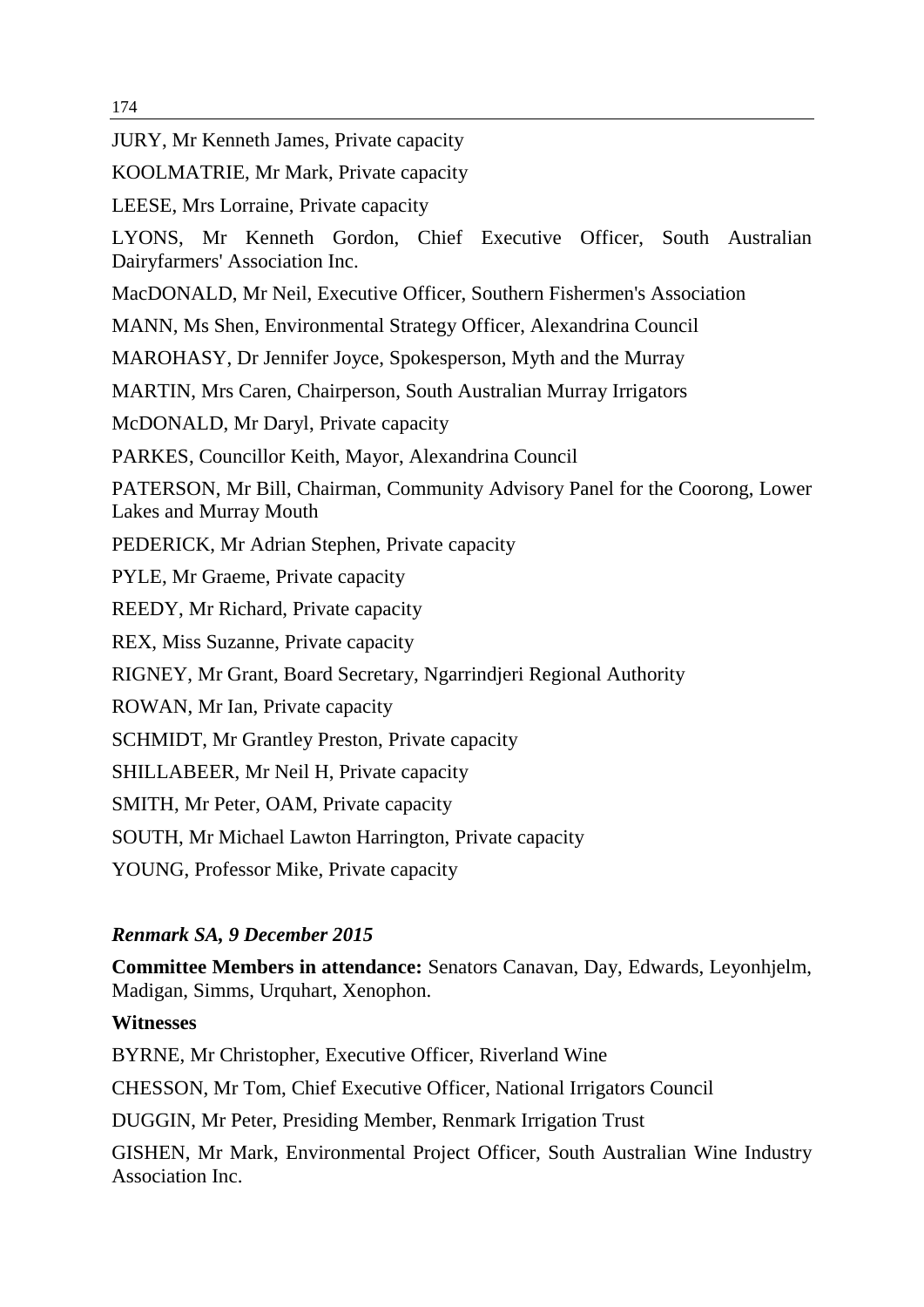GRIEGER, Mr Tim, Executive Officer, South Australian Fresh Fruit Growers Association

HOPTON, Mr Hugo, Regional Manager, South Australian Murray-Darling Basin Natural Resources Management Board

MARTIN, Ms Caren, Chairperson, South Australian Murray Irrigators

MARTINSON, Mr Neil, Mayor, Renmark Paringa Council

McMAHON, Mr Gavin, Chief Executive Office, Central Irrigation Trust

MYERS, Councillor Kevin Paul, Spokesperson, Murray Mallee Local Government Association

NORTON, Mr Trevor, Member, District Council of Loxton Waikerie

PERRY, Mr Darren, Chairperson, Murray Lower Darling Rivers Indigenous Nations

ROBERTSON, Mr James, Owner, Chowilla Station

STARICK, Mrs Sharon, Presiding Member, South Australian Murray-Darling Basin Natural Resources Management Board

# *Canberra ACT, 5 February 2016*

**Committee Members in attendance:** Senators Canavan, Day, Leyonhjelm, Madigan, McAllister.

# **Witnesses**

BERG, Mr Chris, Senior Fellow, Institute of Public Affairs

COLREAVY, Ms Mary, Assistant Secretary, Water Acquisition and Markets, Department of Agriculture and Water Resources

COSTELLO, Mr Steve, Assistant Secretary, Southern Water Use, Aquatic Science and Community Engagement Branch, Commonwealth Environmental Water Office, Department of the Environment

DAVIDSON, Professor Sinclair, Senior Fellow, Institute of Public Affairs

DREVERMAN, Mr David, Executive Director, River Management Division, Murray-Darling Basin Authority

FISHER, Mr Tim, Assistant Secretary, Water Policy, Department of Agriculture and Water Resources

GALEANO, Mr David, General Manager, Social and Economic Policy, Policy and Planning Division, Murray-Darling Basin Authority

GLYDE, Mr Phillip, Chief Executive, Murray-Darling Basin Authority

HARGREAVES, Mr Scott, Senior Fellow, Institute of Public Affairs

JAMES, Mr Russell, Executive Director, Policy and Planning Division, Murray-Darling Basin Authority